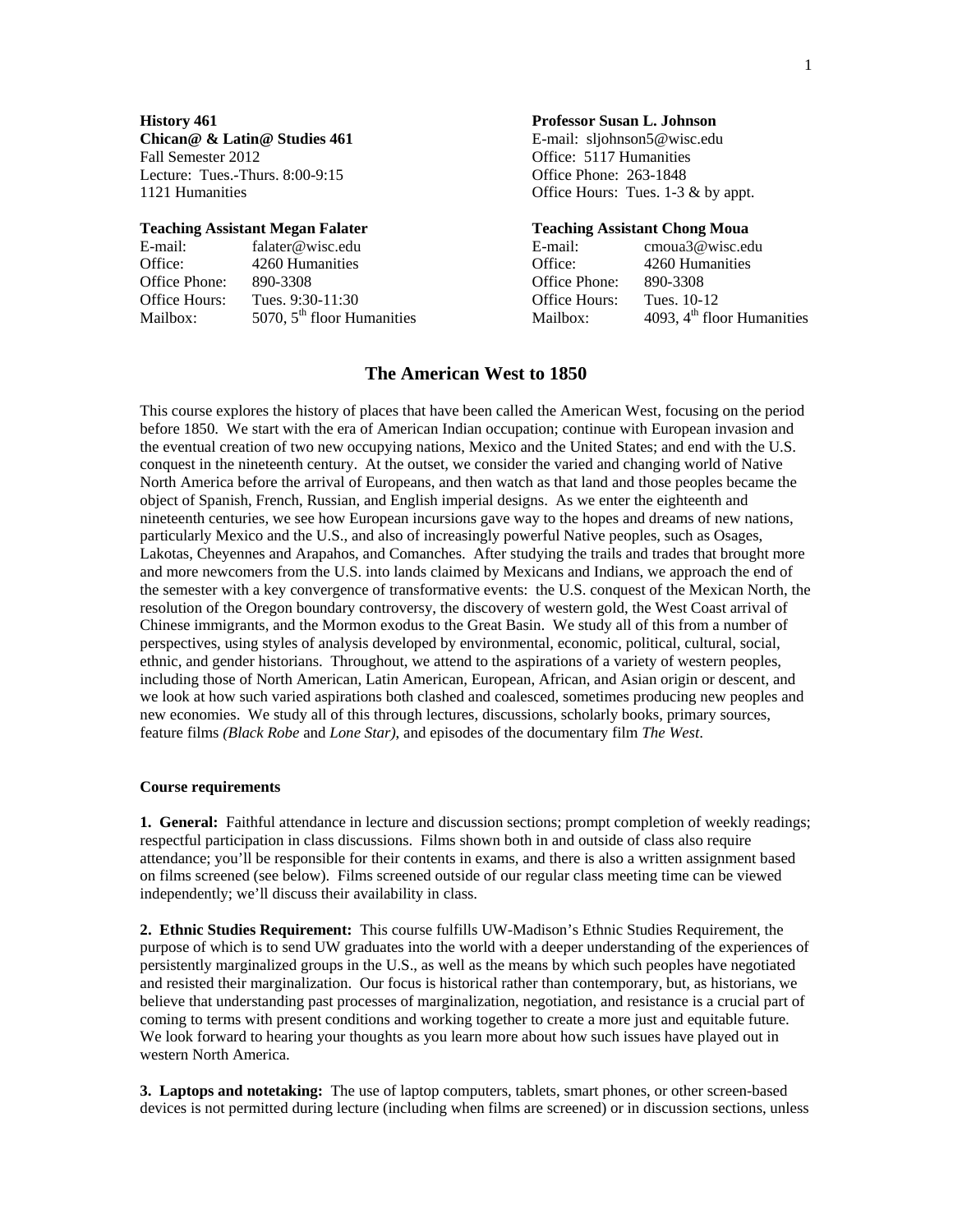you have a medical need that has been authorized by the McBurney Disability Resource Center. If you do have authorization from the McBurney Center, please discuss this with us during the first week of class. Notetaking should be done by hand, and we encourage you to share your notes with one another. In addition, lecture outlines and key terms will be displayed throughout each lecture and are also available on the Learn@UW site for this class. New outlines usually are posted on Learn@UW the night before each lecture; you may wish to print these materials out and bring them with you to class.

**4. Course materials on Learn@UW:** Virtually all course materials will be posted on the Learn@UW site for this class. The exceptions to this rule include maps and the midterm and final exams, which will be distributed in hard copy during regularly scheduled lecture periods.

**5. Readings and discussions:** This course has a heavy reading load. Be sure to budget your time so that you can complete assigned readings each week before your discussion section meets. Readings complement lectures and films screened in class; they only occasionally cover the same material. Some of the toughest reading in this course comes in the three single-author texts assigned (books by Kathleen DuVal, Andrés Reséndez, and Susan Johnson), which is why we'll be discussing these books both in section and in lecture (one lecture period for each of the three books). Still, most conversation about readings will occur in discussion section, and you won't be able to participate in section unless you've done the reading (note that course participation counts for 20% of your final grade). In section, you'll relate readings to lectures and films, but the primary purpose of section is discussion of assigned readings, not review of lecture material. It's also in section that you'll learn how to read and analyze primary sources (reproduced in *The West in the History of the Nation*), which are the building blocks of historical research and writing.

**6. Film Journals:** Each of you should keep a journal about your *intellectual reactions* to the documentary and feature films that will be screened for this class (keeping such a journal will help jog your memory about the film content when exam time comes around). You'll have an opportunity to turn in a 1-2 page journal entry that discusses the films and their *relationship to readings and lectures*. You don't need to focus equally on all of the films screened, but your journal entry should discuss *at least two* of the films, and it should relate the films to other course materials. Here are the three options for your journal entry:

1) Write a 1-2 page journal entry in which you discuss at least two episodes of the documentary film *The West* and their relationship to other course materials (readings, lectures, and/or other films).

2) Write a 1-2 page journal entry in which you discuss both feature films, *Black Robe* and *Lone Star*, and their relationship to other course materials (readings, lectures, and/or other films).

3) Write a 1-2 page journal entry in which you discuss at least one of the episodes of the documentary film *The West* and one of the two feature films, *Black Robe* or *Lone Star,* and their relationship to other course materials (readings, lectures, and/or other films).

Your journal entry is due at the *beginning* of lecture on Tues. Dec. 11, UNLESS you're writing about *Lone Star.* The lecture on Dec. 11 may help you think about the film in new ways, so if you write about *Lone Star,* you should wait until the beginning of lecture on Thurs. Dec. 13 to turn in your journal entry. The entry can be computer-generated or handwritten. It won't be graded, but it will be marked using  $a +$ ,  $\checkmark$ , - system, and this mark will be used to help determine your course participation grade.

**7. Papers:** You'll write two papers for this class, a brief 2-page paper on assigned primary sources, and a longer 5-page paper on one of the three single-author books assigned. Both papers are designed to give you hands-on experience with the building blocks of history, that is, original primary source materials.

**a. First paper:** Two pages, double-spaced. You'll receive guidelines for this paper early in the semester. This paper will give you a chance to consider in depth some of the primary source readings from *The West in the History of the Nation*, those reprinted in chap. 1, "Cultures in Conflict: First Encounters," chap. 2, "Colonization: Religion and Economy in Frontier Regions," and chap. 3, "The Late Seventeenth Century: Rebellion on Two Frontiers." You'll choose at least two of the primary sources from any of these chapters and analyze the different points of view of the Spanish and/or French and/or English colonial projects and Native responses represented by each. Your paper will be due at the *beginning* of lecture on Tues. Sept. 25.Papers must be computer-generated, double-spaced, with standard one-inch margins. Late papers will be accepted without penalty only if you negotiate an alternative due date with your teaching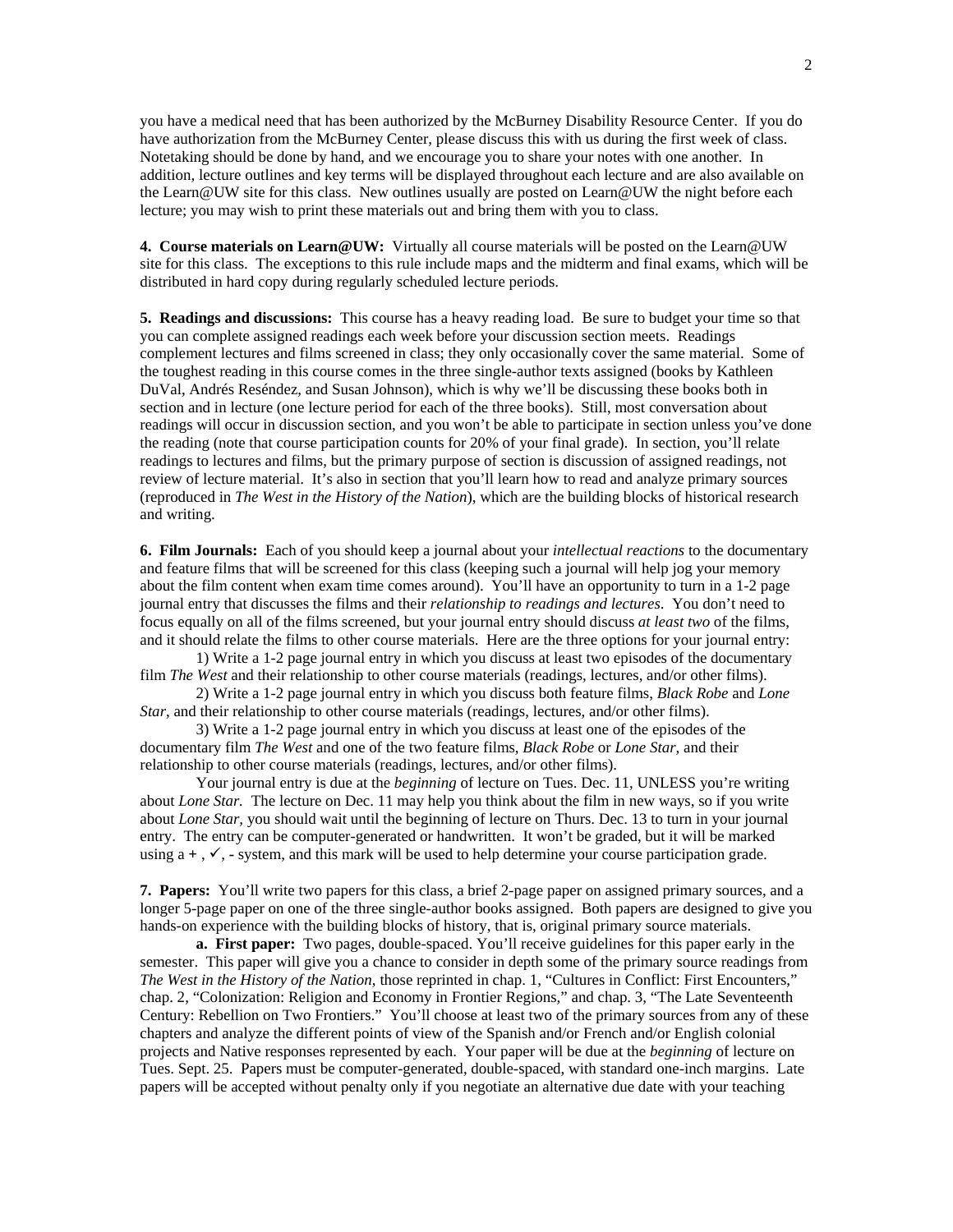assistant at least *48 hours prior to the due date* specified here. Otherwise, late papers will drop by one-half of a grade for each day that they are late.

**b. Second paper:** Five pages, double-spaced. You'll receive guidelines for this paper early in the semester. This paper will be written individually, but there will be teamwork involved in your initial research. For this paper, you'll use as your starting point one of the three single-author books assigned to the class as a whole: DuVal, *Native Ground*; Reséndez, *Changing National Identities*; or Johnson, *Roaring Camp*. We'd like to have roughly equal numbers of students writing on each of these books. So during the second week of class, we'll ask you to designate your top two book choices, and then we'll divide the class into three similarly sized groups, each one assigned to a different book. We'll make every effort to assign you to your top choice book. The three mega-groups (each assigned one of the three books) will have time in class to organize themselves into smaller research teams (we suggest 2-4 students on each team). Each research team will then plan a research strategy for identifying primary source materials relevant to the book assigned. These primary sources should be found in libraries on campus. (Note that on Tues. Sept. 18, we'll have a librarian come to teach us how to find such materials.) The research teams from each mega-group will report on the primary sources they've found during the class period in which we'll be discussing the book assigned to that mega-group (*Native Ground*, Tues. Oct. 2; Reséndez, *Changing National Identities*, Tues. Nov. 13; *Roaring Camp*, Thurs. Dec. 6). Meanwhile, each individual should be deciding on one or two of the primary sources identified to use in the preparation of his or her individual paper. The actual paper, then, will be both a review of the book and an exploration of how the author uses primary sources to make a historical argument. You'll use the source(s) you've chosen to demonstrate in detail how the author makes use of primary materials. Your paper will be due at the *beginning* of lecture a week after the book you've read is discussed in class (*Native Ground*, Tues. Oct. 9; Reséndez, *Changing National Identities*, Tues. Nov. 20; *Roaring Camp*, Thurs. Dec. 13). Papers must be computer-generated, double-spaced, with standard one-inch margins. Late papers will be accepted without penalty only if you negotiate an alternative due date with your teaching assistant at least *48 hours prior to the due date* specified here. Otherwise, late papers will drop by one-half of a grade for each day that they are late.

**8. Exams:** There will be two take-home essay exams, a Midterm and a Final. We won't give out exam questions before the times specified here under any circumstances. The Midterm questions will be handed out at the *end* of lecture on Thurs. Oct. 11, and your answers must be handed in at the *beginning* of lecture on Thurs. Oct. 18. There will be no lecture on Tues. Oct. 16, but the professor and teaching assistants will be available in the classroom to answer any questions you may have about the Midterm. The Final questions will be handed out at the *end* of lecture on Tues. Dec. 11, and your answers must be handed in between 7:45 and 9:45 a.m. on Mon. Dec. 17—that is, during the regularly scheduled final exam period for this course. There will be no lecture on Thurs. Dec. 13, but the professor and teaching assistants will be available in the classroom to answer any questions you may have about the Final. Midterm and Final exams must be computer-generated, double-spaced, with standard one-inch margins, and they may not exceed the page limits established. You must work individually and independently on these exams; evidence of collaboration, plagiarism, or other academic dishonesty will result in automatic failure. *Late exams won't be accepted* (no exceptions made for computer difficulties or transportation problems).

**9. Academic Honesty and Integrity:** Together, we constitute an academic community, and academic communities are bound by codes of honesty and respect. In the life of our community, there will be moments when you're called upon to collaborate, cooperate, and brainstorm, and there will be moments when you're called upon to produce individual work. You'll collaborate during discussion sections, for example, and you'll also work cooperatively in the research stage of the long paper assignment described above (see 7b). But written assignments produced for this class (papers, exams, and the film journal entry) must be your own original work expressed in your own words. Using a classmate's responses to exam questions and disguising them as your own or claiming credit for prose that you've found on the internet or in an academic publication (even if you change a word here and there) are examples of plagiarism, a serious academic offense. Most of you would never dream of cheating, and we respect you for that. For those few who are tempted to consider taking a dishonest shortcut in assigned work for this class: know that your professor and teaching assistants are trained to spot academic misconduct, and will respond to it as outlined in UW System Administrative Code, Chapter UWS 14, Student Academic Disciplinary Procedures. For more information, see: http://students.wisc.edu/doso/acadintegrity.html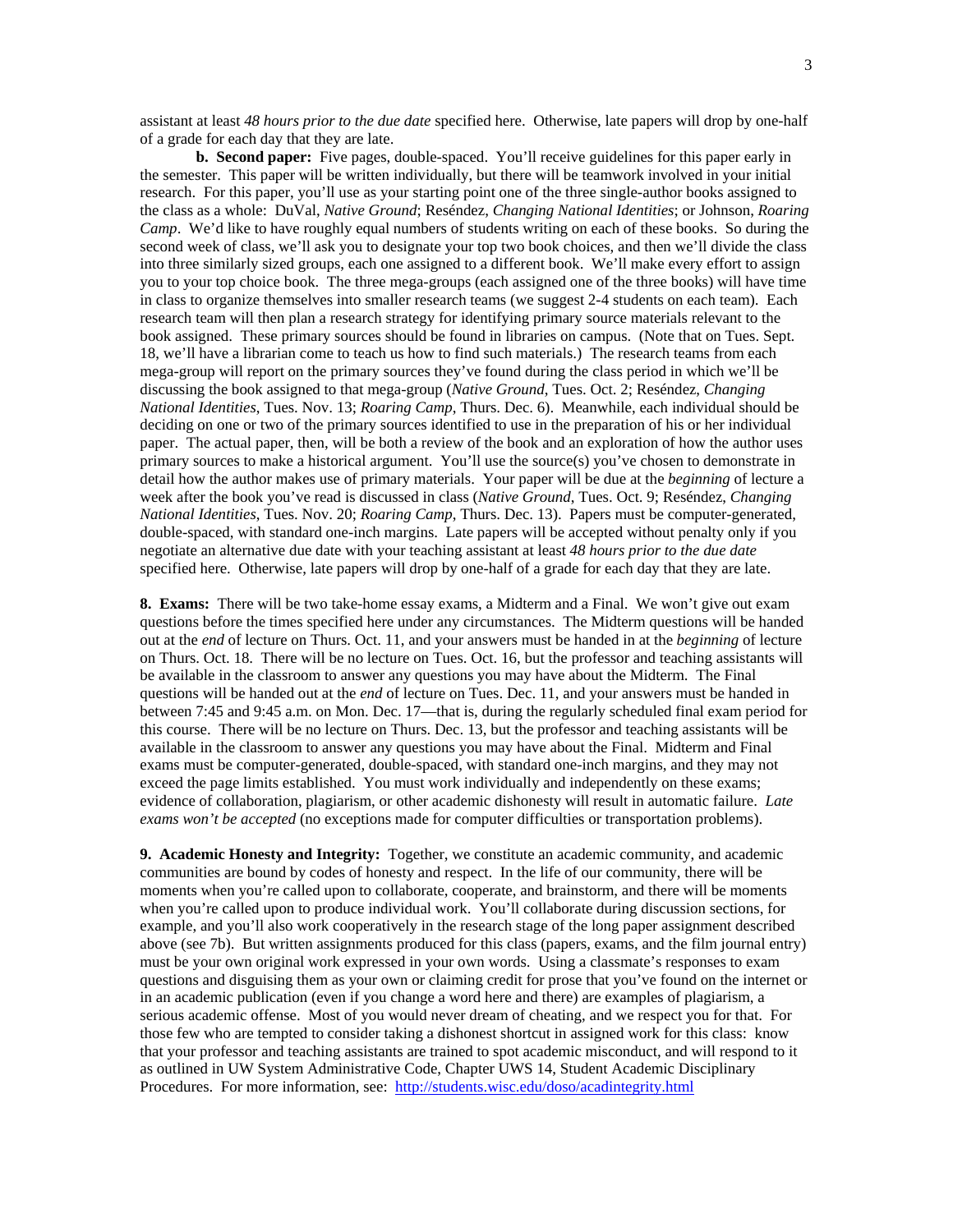## **Grades**

Your final grade will be determined using the following formula:

| Course participation | 20% |
|----------------------|-----|
| First paper          | 10% |
| Second paper         | 25% |
| Midterm exam         | 20% |
| Final exam           | 25% |

From time to time, you may be given the chance to enhance your course participation grade by attending a campus event relevant to the history of the American West and writing up a *one-page response paper that relates that event to course content*. These events will be announced in class and/or over the class email list. If you want extra credit for an event that has not been announced in class or over the class email list, please check with Professor Johnson to make sure that the event that interests you is sufficiently relevant to course content before writing a response paper and turning it in.

#### **Readings**

The following four books are required for all students. They are available for purchase at the University Book Store, and are on reserve at College Library in Helen C. White Hall:

- William Deverell and Anne Hyde, eds., *The West in the History of the Nation: A Reader*, Vol. 1, *To 1877* (Boston: Bedford/St. Martin's, 2000).
- Kathleen DuVal, *Native Ground: Indians and Colonists in the Heart of the Continent* (Philadelphia: University of Pennsylvania Press, 2006).
- Susan Lee Johnson, *Roaring Camp: The Social World of the California Gold Rush* (New York: W.W. Norton, 2000).
- Andrés Reséndez, *Changing National Identities at the Frontier: Texas and New Mexico, 1800-1850* (Cambridge: Cambridge University Press, 2004).

The following book *isn't required*, but it's *ever-so-highly recommended*. Those of you who purchase it may find it something you'll be happy to have on your bookshelf for years to come. Still, it's expensive, so you may want to use one of the copies on reserve at College Library. The *assignments in this book aren't required*, but once you start reading them, you might get hooked. You'll also find the book useful when you work on your take-home exams. This is no boring compendium of useless facts, but rather a curious collection of brief, readable essays on an extraordinary range of topics written by some of the leading practitioners in the field of western history (the same can't be said for all *Wikipedia* entries). Was Daniel Boone saint or sinner? What are the roots of contemporary Chicanas and Chicanos? Before Wisconsin was known for cheese, for what was it known (a question for out-of-state students)? Where were the seven cities of gold, or Cíbola? How did Lakota people become known as the Sioux? Where did the Santa Fe Trail begin and end, and who and what traveled along it? Who were the first people of African descent in what we now call the West? Who invented scalping? Who cried on the Trail of Tears? Why were mountain men hooked on beavers? Why does so much of the Midwest look like a checkerboard when you fly over it? Why do so many Mormons live in Utah? Why is Texas so weird? You'll find the answers in:

Howard Lamar, ed., *The New Encyclopedia of the American West* (New Haven, Conn.: Yale University Press, 1998). [Abbreviated as NEAW in syllabus. Remember, all NEAW entries are recommended rather than required reading. You'll find the entries particularly helpful when you're working on your Midterm and Final exams.]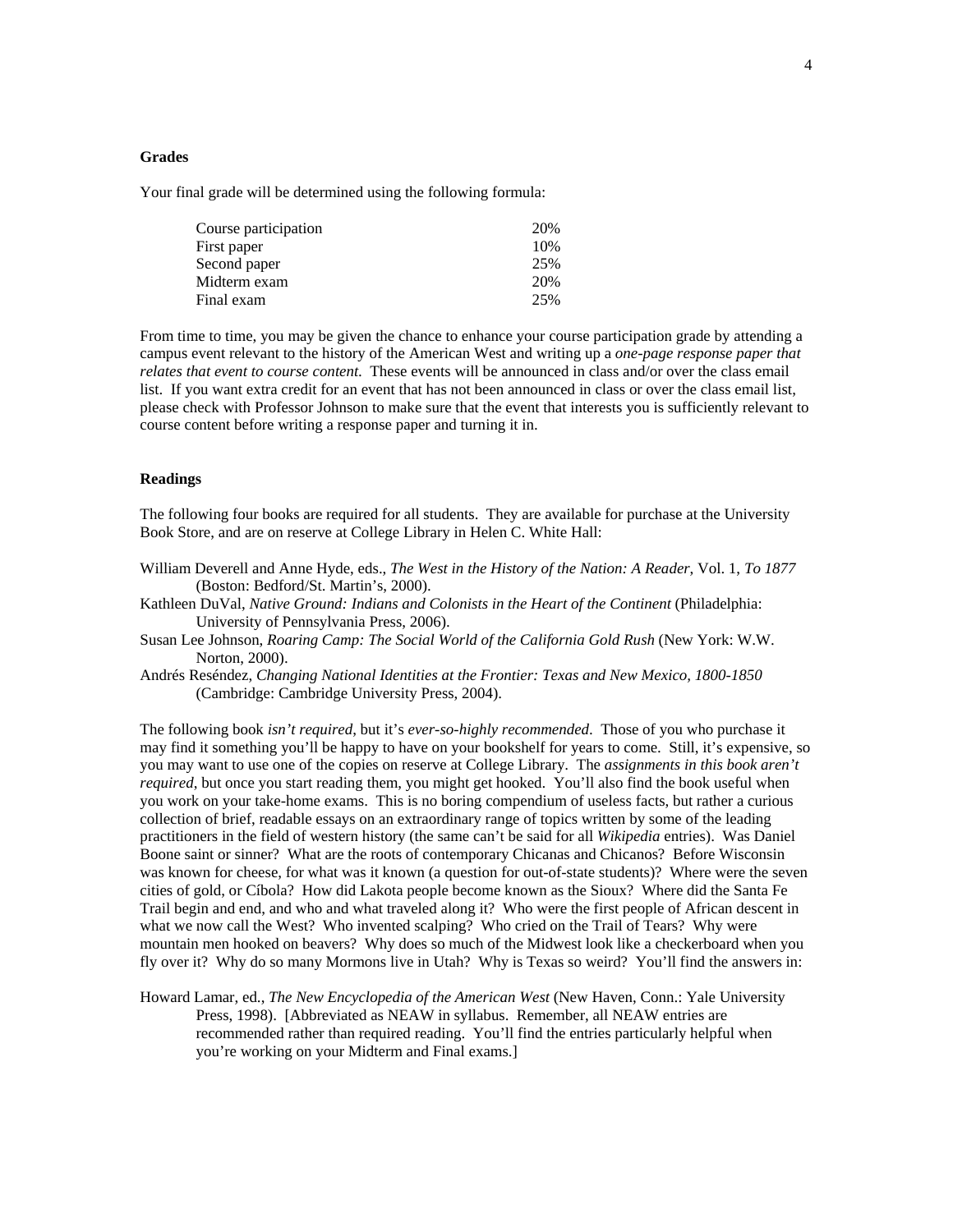## **Calendar and Assignments**

#### *Week 1*

| Tues. Sept. 4:  | Course Introduction                                                                         |
|-----------------|---------------------------------------------------------------------------------------------|
| Thurs. Sept. 6: | Native North America: Concepts                                                              |
| Reading:        | The West: Intro., pp. xv-xvi                                                                |
|                 | $\overline{\text{ME A W}}$ . Dhysiography of the LLS · Frontier theory: Turner, Frederick L |

NEAW: Physiography of the U.S.; Frontier theory; Turner, Frederick Jackson; Frontier, Canada; western history, 1970s-90s

### *Week 2*

| Tues. Sept. 11:  | Native North America: Peoples and Places                                            |  |
|------------------|-------------------------------------------------------------------------------------|--|
| Thurs. Sept. 13: | <b>Imperial Designs</b>                                                             |  |
| Reading:         | Native Ground, Intro. $\&$ chap. 1, pp. 1-28<br>The West: chaps. $1-2$ , pp. $2-45$ |  |

NEAW: Indian languages; Indians of California, of Texas, of the Great Basin, of the Great Plains, of the Northwest, of the Southwest; Powhatan; see also entries for various Indian peoples, nations, & confederacies, such as Sioux (Dakota, Lakota), Ute, Iroquois Confederacy, "Five Civilized Tribes," Pueblo, Cheyenne & Arapaho, Apache, Navajo, Modoc & Klamath; Exploration, Spanish; Exploration, English; Exploration, French; Exploration, Russian; Arkansas River; Siouan tribes, Southern; DeSoto; Coronado

#### *Week 3*

| Tues. Sept. 18:  | Special library workshop on finding primary sources<br>(held in regular classroom)<br>David Null, Director, University Archives |
|------------------|---------------------------------------------------------------------------------------------------------------------------------|
| Thurs. Sept. 20: | Spanish Colonies and Indian Peoples: New Mexico                                                                                 |
|                  | Thurs. evening: special screening of the film "Black Robe," TBA                                                                 |
|                  |                                                                                                                                 |

Reading: Native Ground, chaps. 2-3, pp. 29-102 The West: chap. 3, pp. 46-65

> NEAW: Cabeza de Vaca; Oñate; Cíbola; Acoma Pueblo; New Mexico (thru Spanish period); Santa Fe (thru Spanish period); Rio Grande; Mexican Americans; Indiancaptivity narratives; Jolliet; Marquette; Tonti; La Salle; Natchez War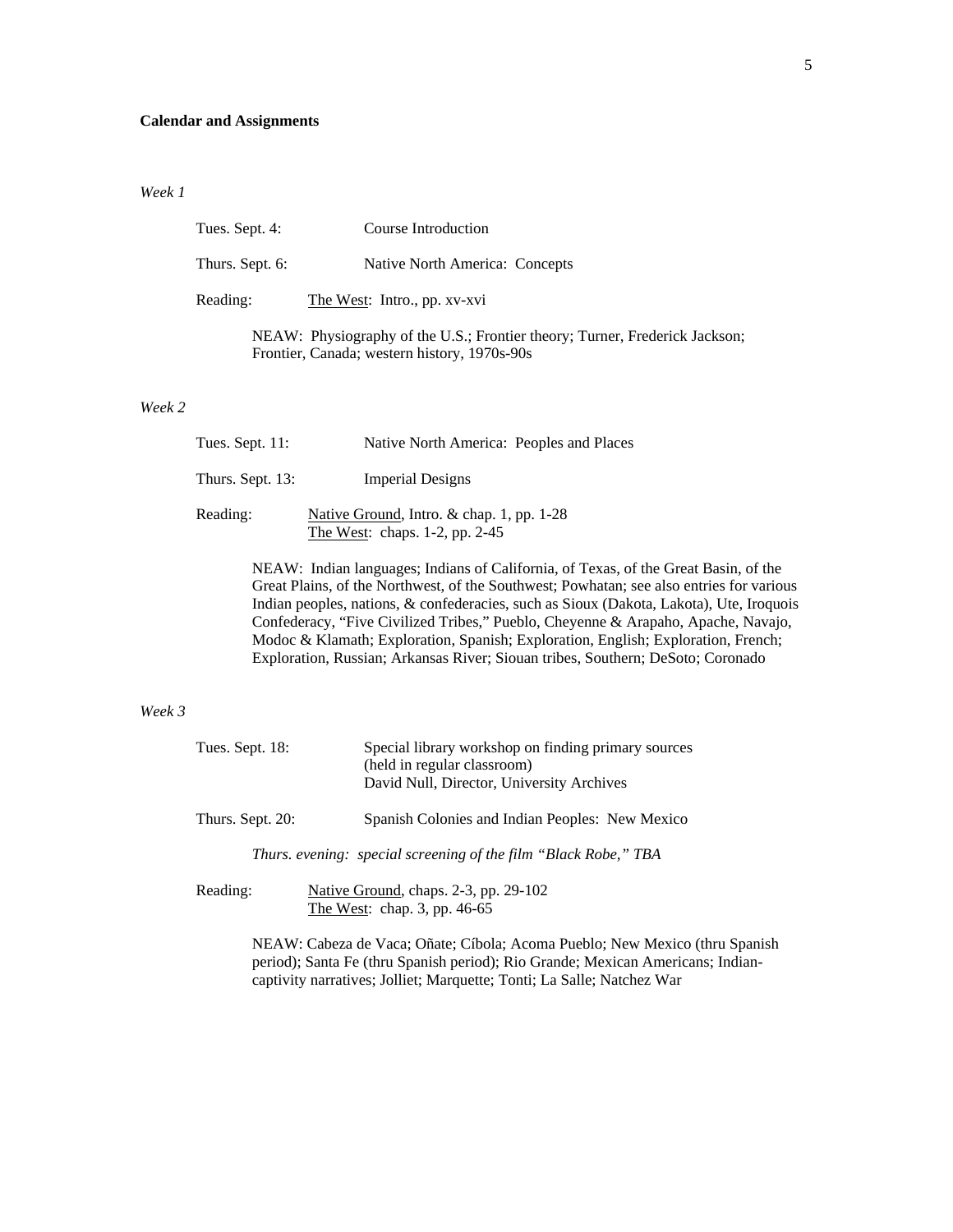| Tues. Sept. 25:  | Spanish Colonies and Indian Peoples: Texas and California<br>First paper due in lecture                                                                                                                                                                                                                                                                                                                                                                                              |
|------------------|--------------------------------------------------------------------------------------------------------------------------------------------------------------------------------------------------------------------------------------------------------------------------------------------------------------------------------------------------------------------------------------------------------------------------------------------------------------------------------------|
| Thurs. Sept. 27: | Empires in the Woods                                                                                                                                                                                                                                                                                                                                                                                                                                                                 |
| Reading:         | Native Ground, chaps. 4-6, pp. 103-195<br>The West: chap. 4, pp. 66-83 only                                                                                                                                                                                                                                                                                                                                                                                                          |
|                  | NEAW: Texas (thru the Spanish period); San Antonio; San Francisco de las Tejas;<br>Alamo (thru 1793); California (thru the Spanish period); Serra; missions, California (read<br>entries for missions that interest you); Alaska, thru European explorers and the rise of<br>Russian Alaska; Baranov; Roman Catholic missionaries, thru the borderlands of New<br>$\Gamma_{\text{meas}}$ (0. Mem Castar Eagle) bouttoms, Mississims, Vieller, Eagle 4, 0. Casatak assissing $\alpha$ |

France & New Spain; French heritage; Mississippi Valley, French & Spanish periods; St. Louis; Laclède; Chouteau; Chouteau family; New Orleans; Louisiana (thru early 19<sup>th</sup> century); O'Reilly; beaver; fur trade, in the colonies; Hudson's Bay Co.; Boone; Kentucky, settlement of; Kentucky frontier stations

# *Week 5*

| Tues. Oct. 2:  | discussion of and reports on Native Ground                                           |
|----------------|--------------------------------------------------------------------------------------|
| Thurs. Oct. 4: | Film, <i>The West</i> , part 1, <i>The People</i>                                    |
| Reading:       | Native Ground, chaps. 7-8 & Conclusion, pp. 196-248<br>The West, chap. 5, pp. 88-109 |

NEAW: Tecumseh; Tenskwatawa; War of 1812; Lewis; Clark; Lewis & Clark Expedition; Charbonneau; Sacagewea

#### *Week 6*

| Tues. Oct. $9:$    | Pushing into the Plains<br>Native Ground papers due at beginning of lecture |
|--------------------|-----------------------------------------------------------------------------|
| Thurs. Oct. $11$ : | Wars of Empire<br>MIDTERM EXAM HANDED OUT AT END OF LECTURE                 |

Reading: The West, chap. 4, pp. 84-87 only; chap. 6, pp. 110-27

NEAW: horse; buffalo; Sioux (Lakota, Dakota); Cheyenne & Arapaho; Comanche; Colonial wars; Indian-white relations, British Indian policy, 1763-75; Pontiac's Rebellion; land policy in the colonies (1607-1775); King Philip's War; Bacon's  $Rebellion$ ; Utah (thru mid-19<sup>th</sup> century)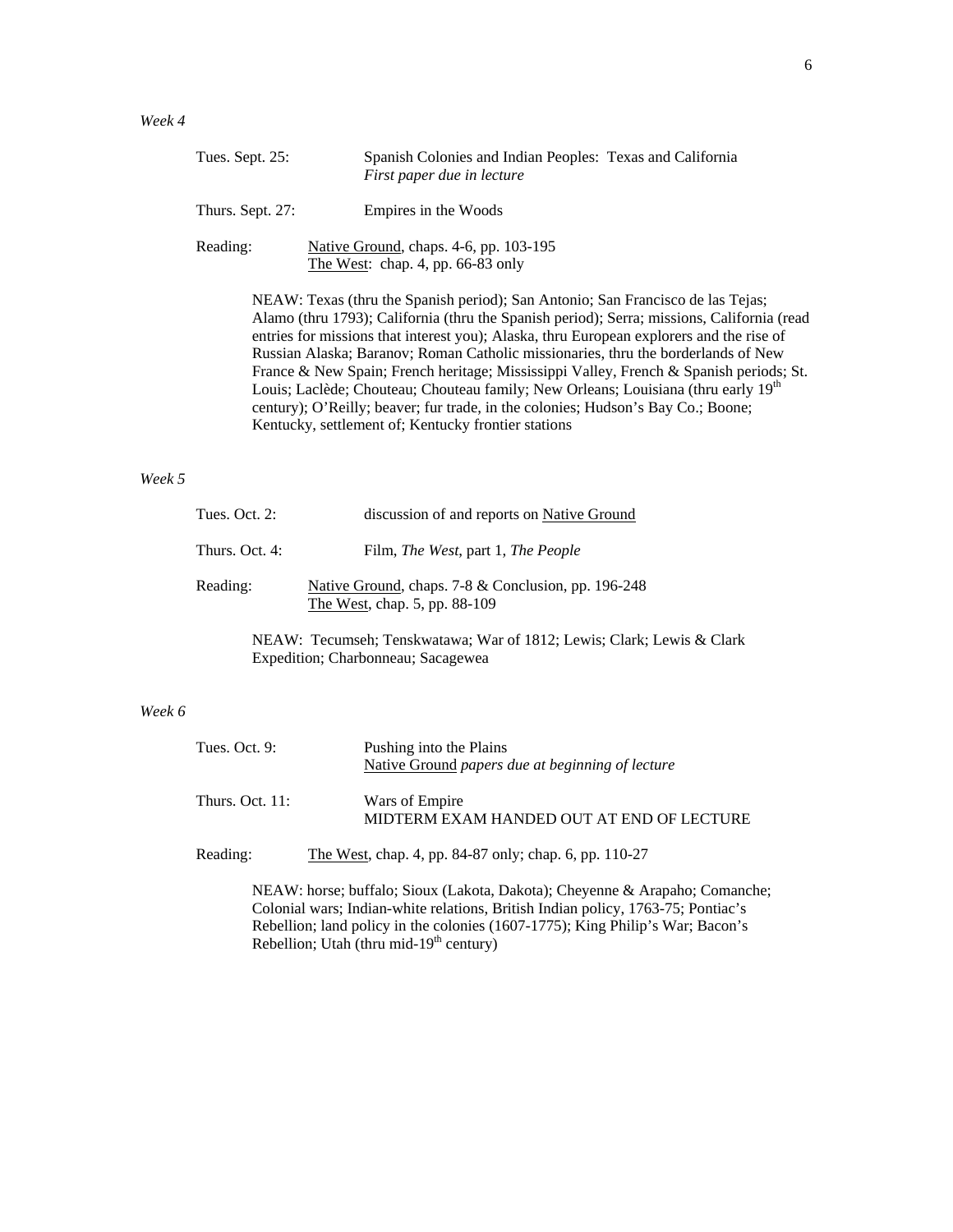# *Week 7*

| Tues. Oct. 16:  | work on exams; professor and TAs<br>available in classroom for consultation |
|-----------------|-----------------------------------------------------------------------------|
| Thurs. Oct. 18: | New Nations: United States<br>MIDTERM EXAM DUE AT BEGINNING OF LECTURE      |

NOTE: *no discussion section meetings on Tues. & Wed., Oct. 16 & 17*

# *Week 8*

| Tues. Oct. 23:     | New Nations: Mexico                                                                          |
|--------------------|----------------------------------------------------------------------------------------------|
| Thurs. Oct. $25$ : | The Science of Conquest: Exploration                                                         |
| Reading:           | Changing National Identities, Intro. & chap. 1, pp. 1-55<br>The West, chaps. 7-8, pp. 128-75 |
|                    | $NFAW_1$ , American Dovolution: land policy 1780-1860 (thru 1850).                           |

NEAW: American Revolution; land policy, 1780-1860 (thru 1850); Northwest Ordinance; territorial system; U.S. Indian policy, 1775-1860 (to 1820s); Indian Wars, 1789-1865; Little Turtle; Whiskey Rebellion; Missouri Compromise; Adams-Onís Treaty; New Mexico (thru the Mexican period); Texas (thru the Mexican period); Austin, Moses; Austin, Stephen; empresario system; Fredonian Rebellion; California (thru the Mexican period); Anza; Vial; Exploration, U.S.; Jefferson; Louisiana Purchase; Pike; Long, Stephen; Fremont, Jessie & John C.

### *Week 9*

| Tues. Oct. 30: | The Business of Conquest: Trade                                                       |
|----------------|---------------------------------------------------------------------------------------|
| Thurs. Nov. 1: | Engines of Conquest: Farms, Factories, Plantations                                    |
| Reading:       | Changing National Identities, chaps. 2-4, pp. 56-145<br>The West, chap. 9, pp. 176-97 |

NEAW: fur trade, in the U.S.; trappers; North West Co.; McLaughlin, John; American Fur Co.; Astor; Missouri Fur Co.; Lisa; Ashley; Rocky Mountain Fur Co.; Smith, Jedediah; California rancho system; Bryant, Sturgis & Co.; Dana; Santa Fe and Chihuahua Trail; Alvarez; Becknell; Gregg; Bent brothers; Bent's Fort; Carson; canal era; agricultural expansion; cotton culture; cotton production, the antebellum years; transportation on the Mississippi R. system; Jackson, Andrew; U.S. Indian policy, 1775- 1860 (from 1820s); Cherokee Indians; Black Hawk; Black Hawk War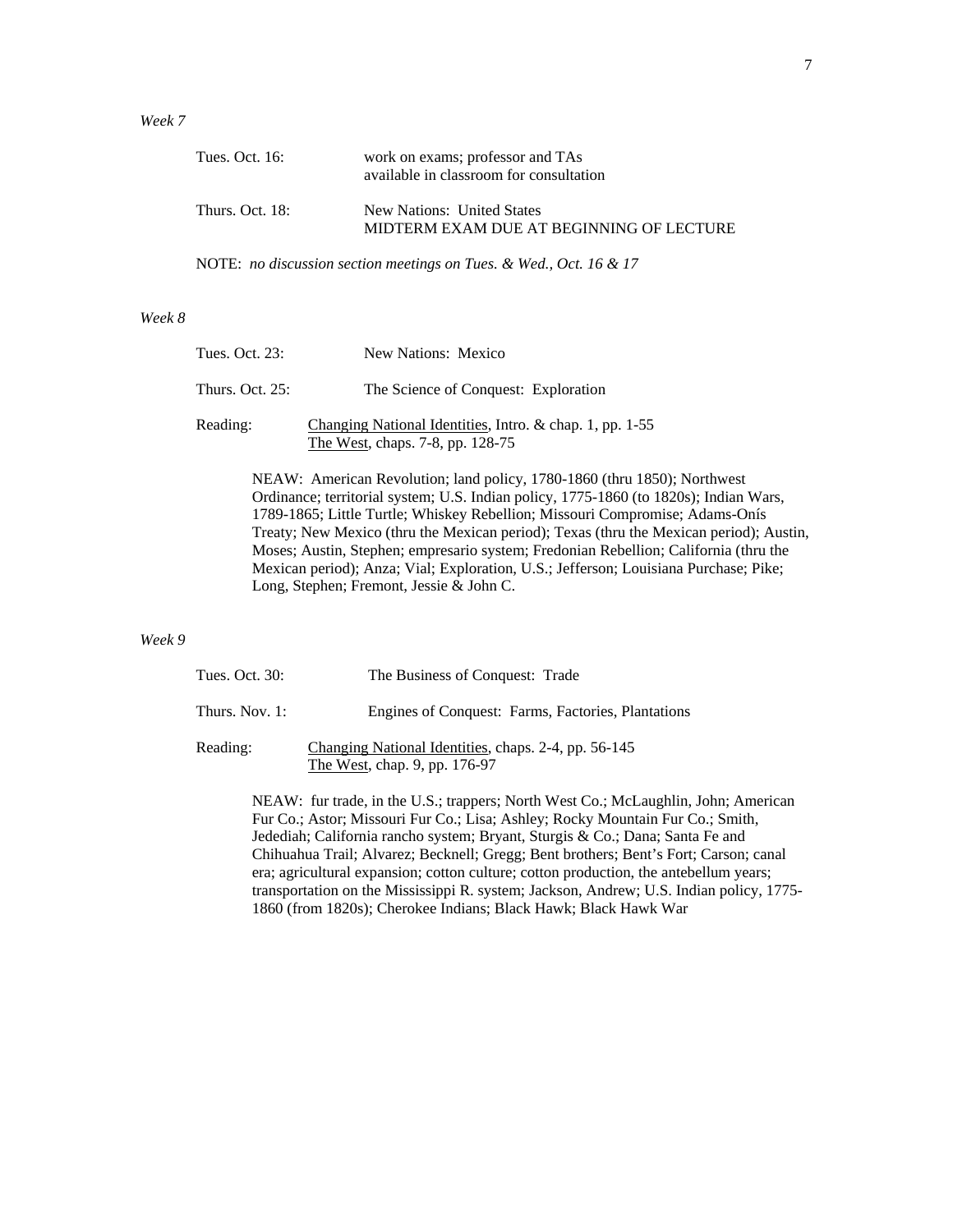| Tues. Nov. 6:  | Manifest Design: The Mexican North<br>ELECTION DAY: DON'T FORGET TO VOTE!!!                                                                                                                                                                                                                                                                                                                                                                                                                                                                                    |
|----------------|----------------------------------------------------------------------------------------------------------------------------------------------------------------------------------------------------------------------------------------------------------------------------------------------------------------------------------------------------------------------------------------------------------------------------------------------------------------------------------------------------------------------------------------------------------------|
| Thurs. Nov. 8: | Manifest Design: The Oregon Country                                                                                                                                                                                                                                                                                                                                                                                                                                                                                                                            |
| Reading:       | Changing National Identities, chaps. 5-6, pp. 146-196<br>The West, chaps. 10-11, pp. 199-239; chap. 12, pp. 240-47 only                                                                                                                                                                                                                                                                                                                                                                                                                                        |
|                | NEAW: Texas (thru 1850); Texas Revolution; Alamo; Bowie; Crockett; Travis; Texas<br>annexation; Bear Flag Rebellion; Mexican War; Santa Anna; Houston, Samuel; Kearny;<br>Guadalupe Hidalgo, Treaty of; Gadsden Purchase; Oregon (to 1850); Cayuse Indians;<br>Whitman; Oregon Controversy; Kelley, Hall Jackson; Wyeth, Nathaniel; Walker,<br>William; Lee, Jason; De Smet; Roman Catholic missionaries, U.S. thru 1875; Benton,<br>Thomas Hart (1792-1858); manifest destiny; African Americans on the frontier (to 1850);<br>Armijo; Martínez, Antonio José |

# *Week 11*

| Tues. Nov. $13$ :  | discussion of and reports on Changing National Identities                                                 |
|--------------------|-----------------------------------------------------------------------------------------------------------|
| Thurs, Nov. $15$ : | Trail's End: Santa Fe and Salt Lake                                                                       |
| Reading:           | Changing National Identities, chaps. 7-8 & Conclusion, pp. 197-271<br>The West, chap. 12, pp. 247-55 only |
|                    | NEAW: Santa Fe (thru 1850); Magoffin; Mormon Trail; Salt Lake City (thru 1850);                           |

Deseret; Young, Brigham; Latter-Day Saints (thru 1850); Hafen

# *Week 12*

| Tues. Nov. 20:     | Trail's End: Willamette Valley and Sutter's Fort<br>Changing National Identities papers due at beginning of lecture |
|--------------------|---------------------------------------------------------------------------------------------------------------------|
| Thurs. Nov. $22$ : | Thanksgiving, no class                                                                                              |
|                    | NOTE: no discussion section meetings on Tues. & Wed., Nov. 20 & 21                                                  |
| Reading:           | Roaring Camp, Prologue & chap. 1, pp. 21-95                                                                         |

NEAW: Oregon Trail; Willamette River; California Trail; California (thru 1850); American River; gold & silver rushes; gold towns in California; Wilmot Proviso; Compromise of 1850; Sutter; Marsh; Murieta